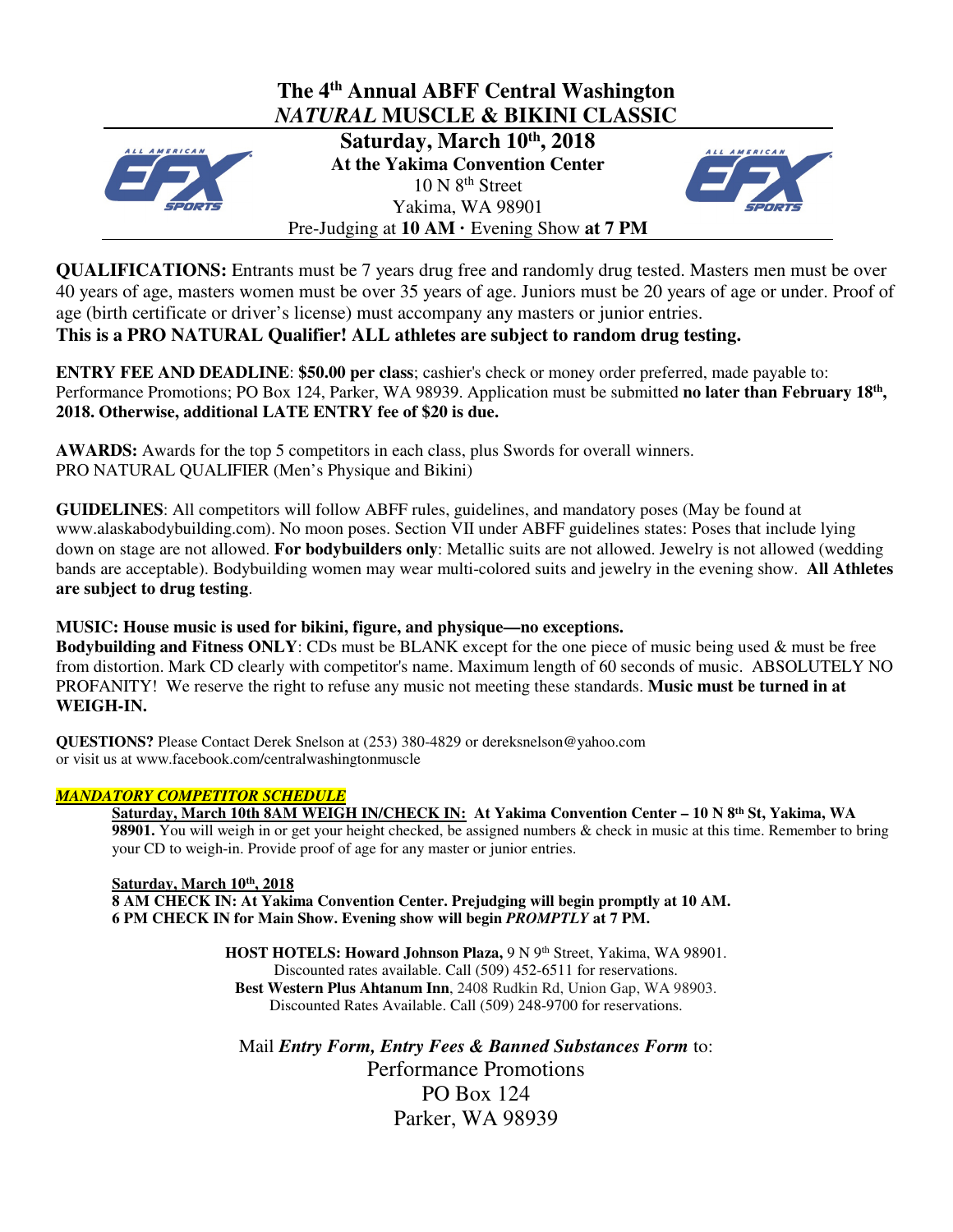#### The 2018 ABFF Central Washington *NATURAL* MUSCLE & BIKINI CLASSIC *·Please print or type legibly·*

| Name:                     |                        |
|---------------------------|------------------------|
|                           | Titles and/or Hobbies: |
|                           |                        |
|                           | Gym Name & City:       |
|                           | Sponsors:              |
| Phone (h): $(\_\_\_\_\_)$ |                        |
| Phone (w): $(\_\_\_\_\_)$ | Special Thanks:        |
|                           |                        |
|                           |                        |

In consideration of accepting this entry, I, hereby intending to be legally bound for myself, my heirs, executors or administrators, waive any and all right and claim for damages I may have against the ABFF, Performance Promotions, their agents and representatives, for any and all injuries suffered in connection with the contest and in traveling to and from it. By signing this form, I affirm that I meet all eligibility requirements for the contest in which I am making application to enter. Further, I agree to hold harmless and waive and release all photo rights for media (TV, magazines and newspapers) for the purpose of promoting bodybuilding and figure through the sale of video tapes and photos and any network, cable or local TV airing. Contestant's Signature:

Guardian's Signature (if under 18):

#### **Classes:**

#### **MEN'S**

 Open Bodybuilding Novice Men's Bodybuilding Masters Men (over 40) Novice Men's Physique Men's Physique under 5'8" Men's Physique 5'8" and over Men's Physique 35 and over Mixed Pairs

#### **WOMEN'S**

 Women's Bodybuilding Women's Figure under 5'4" Women's Figure 5'4"and over Women's Figure 35 and over Women's Fitness Novice Bikini Bikini under 5'4" Bikini 5'4" and over Bikini over 35 Women's Physique

\*Competitors in novice classes must have competed in NO MORE than 5 shows and must have not placed in top 2 in prior competitions.

# *TRAIN HARD AND NATURAL! EVERYONE IS A CHAMPION!*